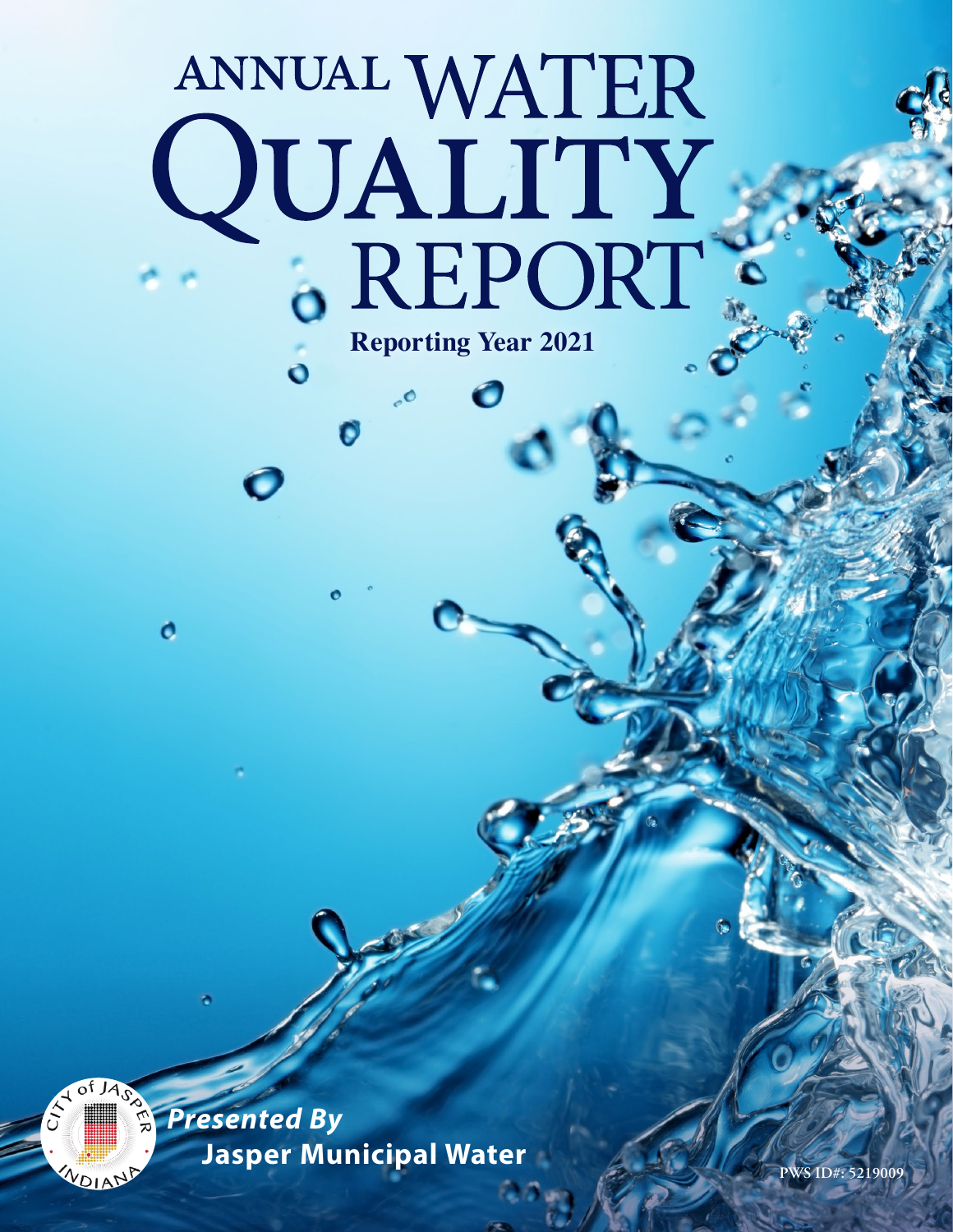### **Quality on Tap**

We are proud to present our annual water quality report covering the period between January 1 and December 31,<br>2021. In a matter of only a few decades, drinking water has become exponentially safer and more reliable than a other point in human history. Our exceptional staff continues to work hard every day—at all hours—to deliver the highestquality drinking water with minimal interruption. Although the challenges ahead are many, we feel that by relentlessly investing in customer outreach and education, new treatment technologies, system upgrades, and training, the payoff will be reliable, high-quality tap water delivered to you and your family.

#### **Where Does My Water Come From?**

In 2021, the sole source of the water treated and distributed<br>by the Jasper Municipal Water Utility was surface water n 2021, the sole source of the water treated and distributed drawn from the Patoka River. The Patoka Reservoir serves as the primary emergency source of water, with the Beaver Creek Reservoir serving as a secondary emergency source. The Beaver Creek Reservoir, a City-owned lake 205 acres in size, holding approximately 905 million gallons of usable storage, is located seven miles east of the City. If water is needed from Beaver Creek Reservoir, it is released into Beaver Creek, which flows into the Patoka River before reaching the City.

Julie Loehr is our Middle Patoka River and Lower East Fork White River Watershed Coordinator. Funded by a Section 319 Grant, Loehr coordinates efforts between federal, state, and local entities and landowners in the watershed. Dedicated to educate and inform, Loehr helps with implementation of best management practices (BMPs) to ensure that water is conserved and all our waterways are kept as clean as possible. If you would like more information on water quality, would like to learn what you can do personally to conserve or protect water, or would like to get involved and volunteer in projects aimed at water quality, contact Loehr at (812) 779-7924 or [julia.loehr@in.nacdnet.net](mailto:julia.loehr@in.nacdnet.net).

#### **Water Treatment Process**

The treatment process consists of a series of steps. First, raw water is drawn from the Patoka River and potassium permanganate is added, which allows for oxidation of the iron and manganese levels that are present in the water. The water then goes to a rapid mixing trough, where blended polymer flocculent, hydrated lime (corrosion inhibitor, pH adjustment), fluoride (dental health), and activated carbon (taste and odor control) are added. The addition of these substances cause small particles to adhere to one another (called "floc") making them heavy enough to settle into a basin from which sediment is removed. Chlorine is then added for disinfection. At this point, the water is filtered through layers of fine coal and silicate sand. As smaller, suspended particles are removed, turbidity disappears and clear water emerges. As an additional barrier for bacteria and viruses, the filtered water is then sent through a UV disinfection process before being discharged into a clear well reservoir.

Chlorine is added again as a precaution against any bacteria that may be present within the distribution system. (We carefully monitor the amount of chlorine, adding the lowest quantity necessary to protect the safety of your water without compromising taste.) Finally, the water is pumped into the distribution system and into your home or business.

#### **Source Water Assessment**

A Source Water Assessment Plan (SWAP) is now available<br>
at our office. This plan is an assessment of the delineated<br>
at our office. This plan is an assessment of the delineated area around our listed sources through which contaminants, if present, could migrate and reach our source water. It also includes an inventory of potential sources of contamination within the delineated area, and a determination of the water supply's susceptibility to contamination by the identified potential sources.

According to the Source Water Assessment Plan, our water system had a susceptibility rating of "medium". If you would like to review the Source Water Assessment Plan, please feel free to contact our office during regular office hours.

#### **Community Participation**

**Y**ou are invited to participate in our public forum and voice your concerns about your drinking water. Jasper Municipal Water Utility is managed by the Jasper Utility Service Board, which meets at 7:00 PM on the third Monday of each month at City Hall.

#### **Important Health Information**

Some people may be more vulnerable to con-<br>taminants in drinking water than the general population. Immunocompromised persons such as persons with cancer undergoing chemotherapy, persons who have undergone organ transplants, people with HIV/AIDS or other immune system disorders, some elderly, and infants may be particularly at risk from



infections. These people should seek advice about drinking water from their health care providers. The U.S. EPA/ CDC (Centers for Disease Control and Prevention) guidelines on appropriate means to lessen the risk of infection by *Cryptosporidium* and other microbial contaminants are available from the Safe Drinking Water Hotline at (800) 426-4791 or <http://water.epa.gov/drink/hotline>.

**QUESTIONS?** For more information about this report, or for any questions this report, or for any questions relating to your drinking water, please call Tim Doersam, Water Department Manager, or Darin Kemp, Water Filtration Foreman, at (812) 482-5252.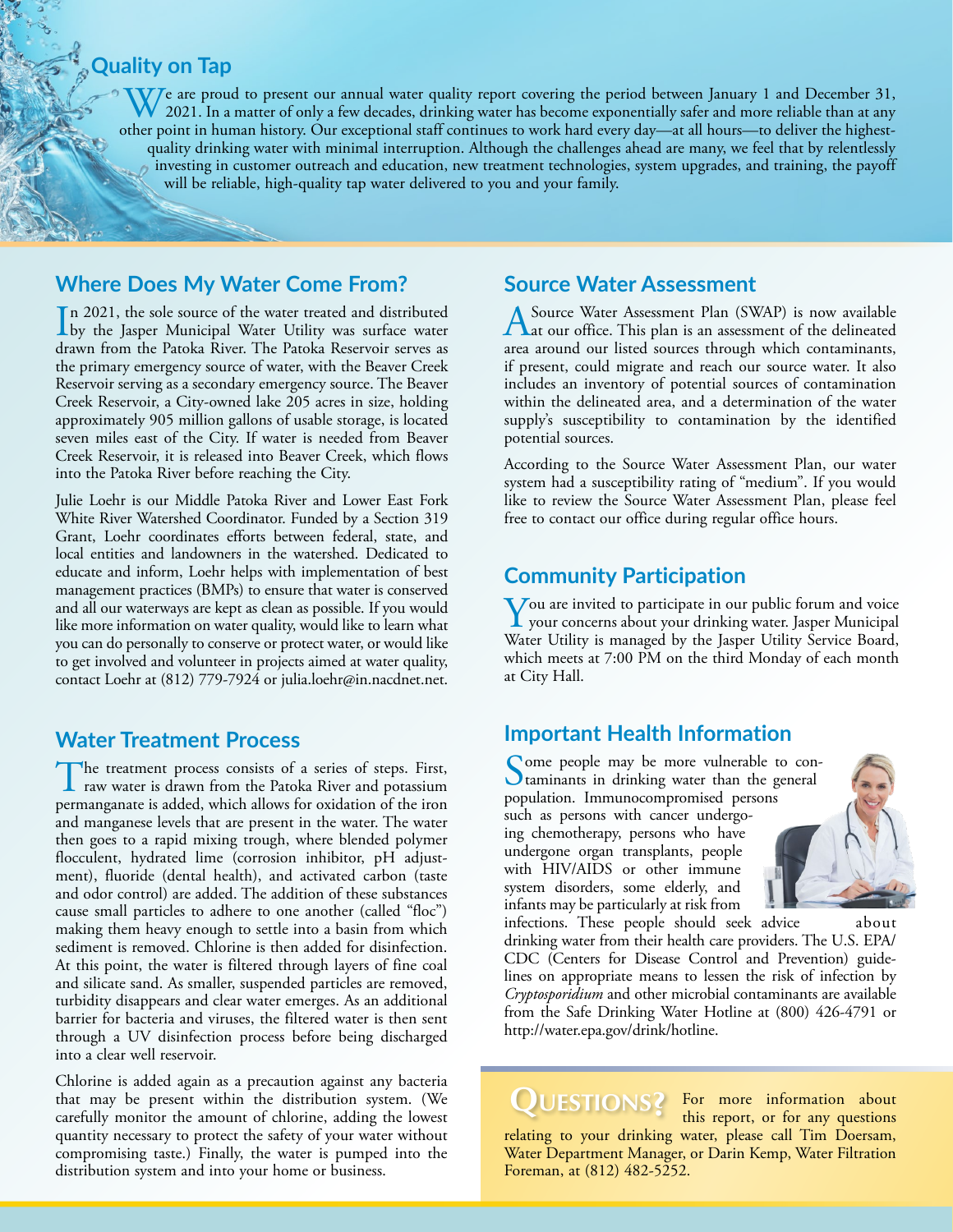#### **Lead in Home Plumbing**

#### If present, elevated levels of lead can cause serious health<br>problems, especially for pregnant women and young chil-<br>days Lead in drinking wave is grimarily from materials and problems, especially for pregnant women and young children. Lead in drinking water is primarily from materials and

components associated with service lines and home plumbing. We are responsible for providing high-quality drinking water, but we cannot control the variety of materials used in plumbing components. When your water has been sitting for several hours, you can minimize the potential for lead exposure by flushing your tap for 30 seconds to 2 minutes before using water

for drinking or cooking. If you are concerned about lead in your water, you may wish to have your water tested. Information on lead in drinking water, testing methods, and steps you can take to minimize exposure is available from the Safe Drinking Water Hotline at (800) 426-4791 or at [www.epa.gov/safewater/lead](http://www.epa.gov/safewater/lead).

**Protecting Your Water**

Bacteria are a natural and important part of our world. There are around 40 trillion bacteria living in each of us; without them, we would not be able to live healthy lives. Coliform bacteria are common in the environment and are generally not harmful themselves. The presence of this bacterial form in drinking water is a concern, however, because it indicates that the water may be contaminated with other organisms that can cause disease.

In 2016 the U.S. EPA passed a regulation called the Revised Total Coliform Rule, which requires water systems to take additional steps to ensure the integrity of the drinking water distribution system by monitoring for the presence of bacteria like total coliform and *E. coli*. The rule requires more stringent standards than the previous regulation, and it requires water systems that may be vulnerable to contamination to have procedures in place that will minimize the incidence of contamination. Water systems that exceed a specified frequency of total coliform occurrences are required to conduct an assessment and correct any problems quickly. The U.S. EPA anticipates greater public health protection under this regulation due to its more preventive approach to identifying and fixing problems that may affect public health.

Though we are fortunate in having the highest-quality drinking water, our goal is to eliminate all potential pathways of contamination into our distribution system, and this requirement helps us accomplish that goal.

### **Substances That Could Be in Water**

To ensure that tap water is safe to drink, the U.S. EPA prescribes regulations limiting the amount of certain contaminants in water provided by public water systems. U.S.

> Food and Drug Administration regulations establish limits for contaminants in bottled water, which must provide the same protection for public health. Drinking water, including bottled water, may reasonably be expected to contain at least small amounts of some contaminants. The presence of these contaminants does not necessarily indicate that the water

poses a health risk.

The sources of drinking water (both tap water and bottled water) include rivers, lakes, streams, ponds, reservoirs, springs, and wells. As water travels over the surface of the land or through the ground, it dissolves naturally occurring minerals, in some cases, radioactive material, and substances resulting from the presence of animals or from human activity. Substances that may be present in source water include:

Microbial Contaminants, such as viruses and bacteria, which may come from sewage treatment plants, septic systems, agricultural livestock operations, or wildlife;

Inorganic Contaminants, such as salts and metals, which can be naturally occurring or may result from urban stormwater runoff, industrial or domestic wastewater discharges, oil and gas production, mining, or farming;

Pesticides and Herbicides, which may come from a variety of sources such as agriculture, urban stormwater runoff, and residential uses;

Organic Chemical Contaminants, including synthetic and volatile organic chemicals, which are by-products of industrial processes and petroleum production and may also come from gas stations, urban stormwater runoff, and septic systems;

Radioactive Contaminants, which can be naturally occurring or may be the result of oil and gas production and mining activities.

For more information about contaminants and potential health effects, call the U.S. EPA's Safe Drinking Water Hotline at (800) 426-4791.



**When the well is dry, we know the worth of water.** *—Benjamin Franklin*  $99-$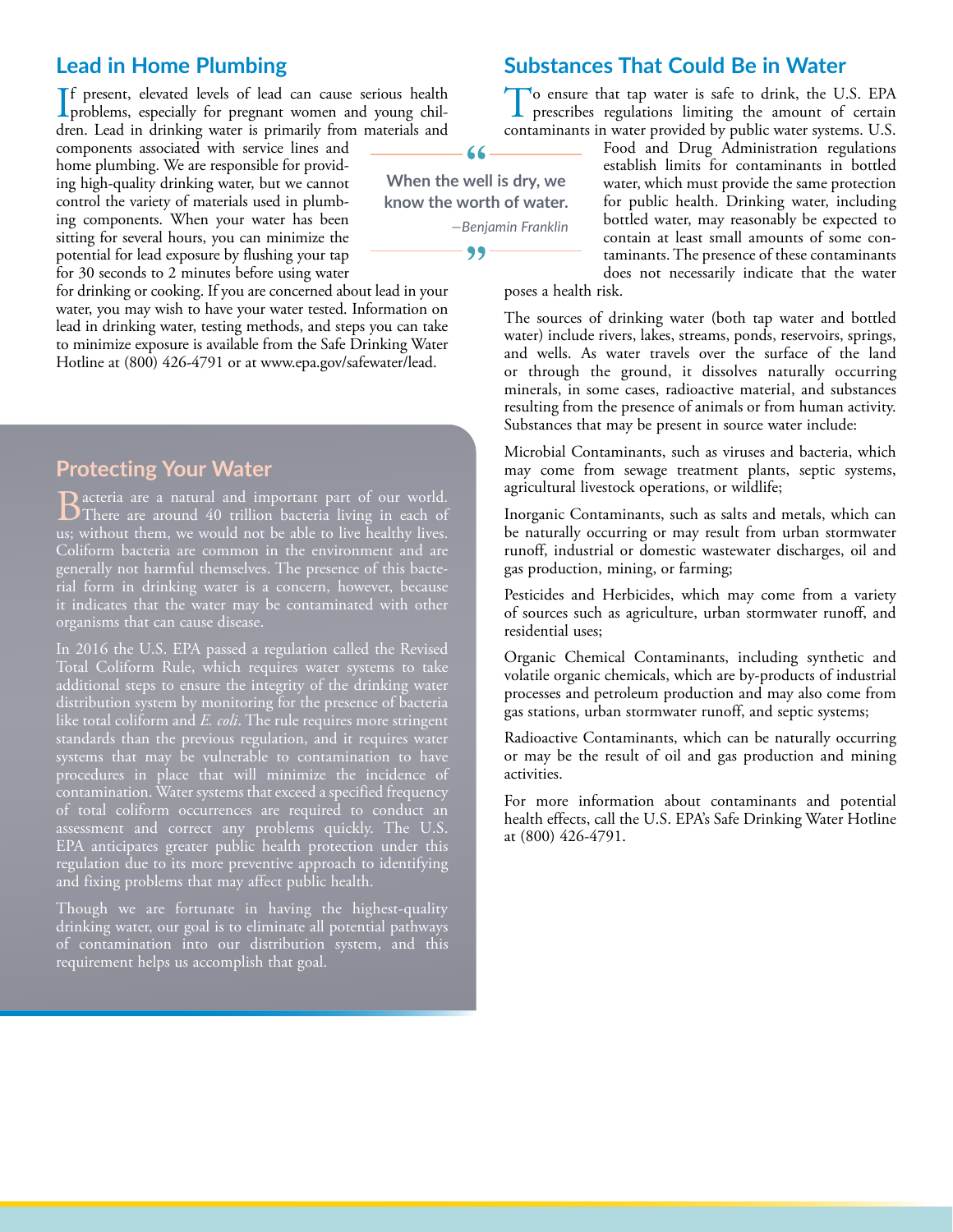### **Test Results**

ur water is monitored on a very strict sampling schedule. The water we deliver must meet specific health standards. Here, we only show those substances that were detected in our water (a complete list of all our analytical results is available upon request). Remember that detecting a substance does not mean the water is unsafe to drink; our goal is to keep all detects below their respective maximum allowed levels. We are pleased to report that your drinking water meets or exceeds all federal and state requirements.

The State recommends monitoring for certain substances less than once per year because the concentrations of these substances do not change frequently. In these cases, the most recent sample data are included, along with the year in which the sample was taken.

| <b>REGULATED SUBSTANCES</b>                                                 |                               |                                               |                        |                                  |                          |                  |                                                                                                                                 |  |  |  |
|-----------------------------------------------------------------------------|-------------------------------|-----------------------------------------------|------------------------|----------------------------------|--------------------------|------------------|---------------------------------------------------------------------------------------------------------------------------------|--|--|--|
| <b>SUBSTANCE</b><br>(UNIT OF MEASURE)                                       | <b>YEAR</b><br><b>SAMPLED</b> | <b>MCL</b><br>[MRDL]                          | <b>MCLG</b><br>[MRDLG] | <b>AMOUNT</b><br><b>DETECTED</b> | <b>RANGE</b><br>LOW-HIGH | <b>VIOLATION</b> | <b>TYPICAL SOURCE</b>                                                                                                           |  |  |  |
| <b>Alpha Emitters</b><br>(pCi/L)                                            | 2017                          | 15                                            | $\mathbf{0}$           | <3                               | <b>NA</b>                | N <sub>o</sub>   | Erosion of natural deposits                                                                                                     |  |  |  |
| Arsenic (ppb)                                                               | 2021                          | 10                                            | $\mathbf{0}$           | $\mathbf{1}$                     | $0.6 - 0.6$              | N <sub>o</sub>   | Erosion of natural deposits; Runoff from orchards;<br>Runoff from glass and electronics production wastes                       |  |  |  |
| <b>Atrazine</b> (ppb)                                                       | 2021                          | $\mathfrak{Z}$                                | $\overline{3}$         | 0.1                              | $0.0 - 0.1$              | $\rm No$         | Runoff from herbicide used on row crops                                                                                         |  |  |  |
| Barium (ppm)                                                                | 2021                          | $\overline{2}$                                | $\overline{2}$         | 0.029                            | $0.029 - 0.029$          | N <sub>o</sub>   | Discharge of drilling wastes; Discharge from metal<br>refineries; Erosion of natural deposits                                   |  |  |  |
| <b>Beta/Photon</b><br>Emitters <sup>1</sup> (pCi/L)                         | 2017                          | 50                                            | $\mathbf{0}$           | 3.7                              | <b>NA</b>                | $\rm No$         | Decay of natural and man-made deposits                                                                                          |  |  |  |
| Chlorine (ppm)                                                              | 2021                          | $[4]$                                         | $[4]$                  | 1.1                              | $0.50 - 2.20$            | N <sub>o</sub>   | Water additive used to control microbes                                                                                         |  |  |  |
| <b>Combined Radium</b><br>(ppm)                                             | 2017                          | 5                                             | $\mathbf{0}$           | ~1.0                             | <b>NA</b>                | N <sub>o</sub>   | Erosion of natural deposits                                                                                                     |  |  |  |
| Dalapon (ppb)                                                               | 2021                          | 200                                           | 200                    | 1.2                              | $0 - 1.2$                | N <sub>o</sub>   | Runoff from herbicide used on rights of way                                                                                     |  |  |  |
| Fluoride (ppm)                                                              | 2021                          | $\overline{4}$                                | $\overline{4}$         | 0.6                              | $0.5 - 1.10$             | $\rm No$         | Erosion of natural deposits; Water additive which<br>promotes strong teeth; Discharge from fertilizer and<br>aluminum factories |  |  |  |
| <b>Haloacetic Acids</b><br>[HAAs]-Stage 2<br>(ppb)                          | 2021                          | 60                                            | <b>NA</b>              | 21                               | $6.2 - 39.6$             | N <sub>o</sub>   | By-product of drinking water disinfection                                                                                       |  |  |  |
| Nitrate (ppm)                                                               | 2021                          | 10                                            | 10                     | 1.0                              | $0.6 - 0.6$              | N <sub>o</sub>   | Runoff from fertilizer use; Leaching from septic<br>tanks, sewage; Erosion of natural deposits                                  |  |  |  |
| <b>TTHMs</b> [Total<br>Trihalomethanes]-<br>Stage 2 (ppb)                   | 2021                          | 80                                            | <b>NA</b>              | 36                               | $17.1 - 57.4$            | N <sub>o</sub>   | By-product of drinking water disinfection                                                                                       |  |  |  |
| <b>Total Organic</b><br>$\mathbf{Carbon}^2$                                 | 2021                          | <b>TT</b>                                     | <b>NA</b>              | 2.17                             | $1.43 - 2.49$            | N <sub>o</sub>   | Naturally present in the environment                                                                                            |  |  |  |
| Turbidity <sup>3</sup> (NTU)                                                | 2021                          | <b>TT</b>                                     | <b>NA</b>              | 0.27                             | $0.03 - 0.27$            | No               | Soil runoff                                                                                                                     |  |  |  |
| <b>Turbidity (Lowest</b><br>monthly percent<br>of samples meeting<br>limit) | 2021                          | $TT = 95%$<br>of samples<br>meet the<br>limit | <b>NA</b>              | 100                              | $\rm NA$                 | N <sub>o</sub>   | Soil runoff                                                                                                                     |  |  |  |
| <b>Uranium</b> (ppb)                                                        | 2017                          | 30                                            | $\mathbf{0}$           | < 1                              | NA                       | N <sub>o</sub>   | Erosion of natural deposits                                                                                                     |  |  |  |

## **Definitions**

**90th %ile:** The levels reported for lead and copper represent the 90th percentile of the total number of sites tested. The 90th percentile is equal to or greater than 90% of our lead and copper detections.

**AL (Action Level):** The concentration of a contaminant which, if exceeded, triggers treatment or other requirements which a water system must follow.

**MCL (Maximum Contaminant Level):** The highest level of a contaminant that is allowed in drinking water. MCLs are set as close to the MCLGs as feasible using the best available treatment technology.

**MCLG (Maximum Contaminant Level Goal):** The level of a contaminant in drinking water below which there is no known or expected risk to health. MCLGs allow for a margin of safety.

**MRDL (Maximum Residual Disinfectant Level):** The highest level of a disinfectant allowed in drinking water. There is convincing evidence that addition of a disinfectant is necessary for control of microbial contaminants.

**MRDLG (Maximum Residual Disinfectant Level Goal):** The level of a drinking water disinfectant below which there is no known or expected risk to health. MRDLGs do not reflect the benefits of the use of disinfectants to control microbial contaminants.

**NA:** Not applicable

**NTU (Nephelometric Turbidity Units):** Measurement of the clarity, or turbidity, of water. Turbidity in excess of 5 NTU is just noticeable to the average person.

**pCi/L (picocuries per liter):** A measure of radioactivity.

**ppb (parts per billion):** One part substance per billion parts water (or micrograms per liter).

**ppm (parts per million):** One part substance per million parts water (or milligrams per liter).

**SMCL (Secondary Maximum Contaminant Level):** These standards are developed to protect aesthetic qualities of drinking water and are not health based.

**TT (Treatment Technique):** A required process intended to reduce the level of a contaminant in drinking water.